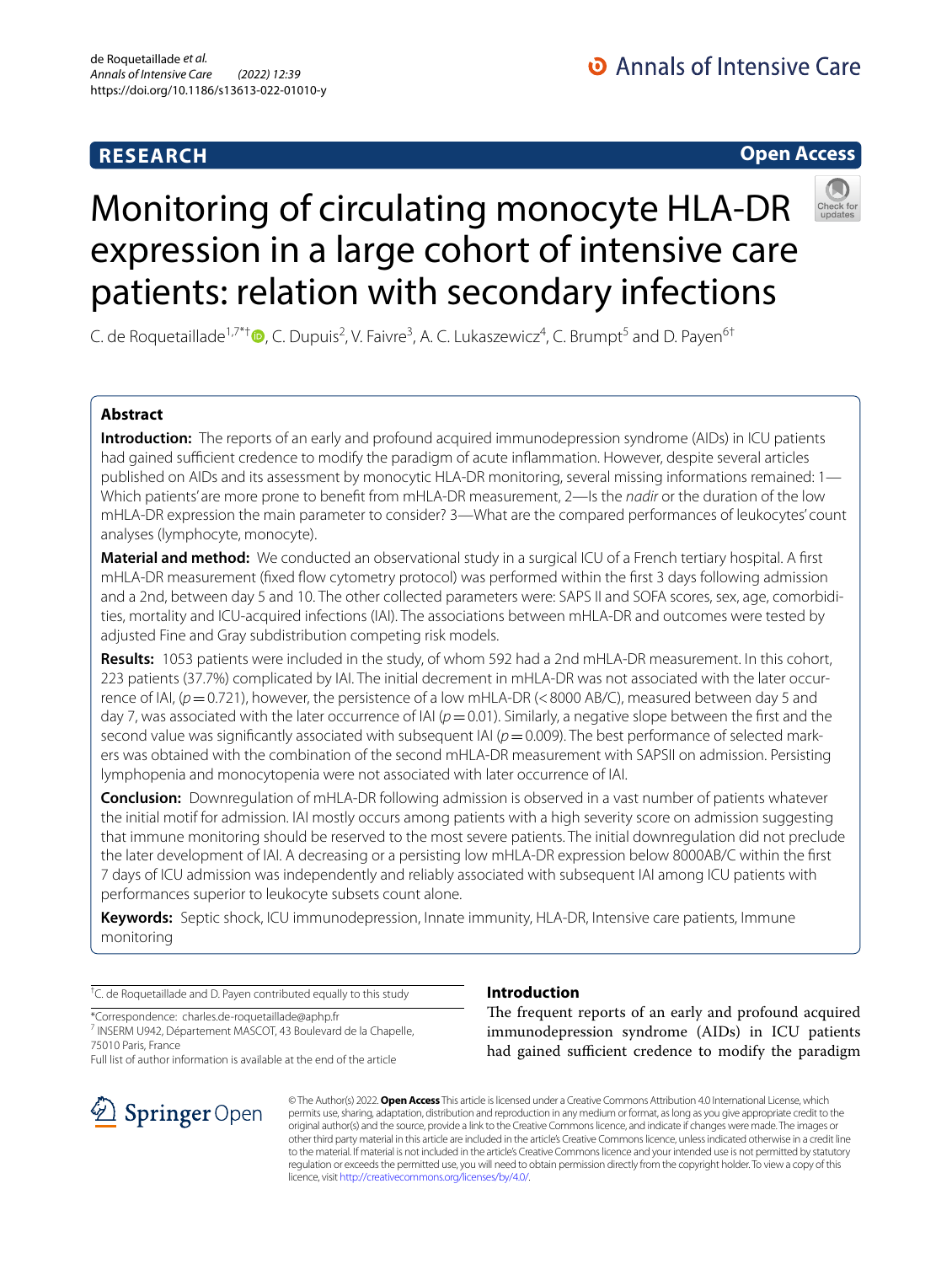of acute inflammation  $[1]$  $[1]$ . Even the definition remains debated, the quite constant element is a severe alteration of antigen-presenting cells (APC) to present the antigen to lymphocytes  $[1]$  $[1]$ . The association of altered lymphocyte absolute number with a reduction of their functional panel is frequently associated  $[2-4]$  $[2-4]$  $[2-4]$ . If the mechanisms are not fully elucidated at a molecular level, its detection can be accurately made by diferent methods such as ex vivo stimulation and cytokine response [\[5](#page-8-3)], ex vivo assessment of PBMCs' phagocytic capabilities [\[6](#page-8-4)] and longitudinal monitoring of circulating monocytes HLA-DR (mHLA-DR) [[5,](#page-8-3) [7](#page-8-5), [8\]](#page-8-6). Despite numerous articles published on AIDs with a mHLA-DR reduction including in severe COVID-19 [\[9](#page-8-7), [10](#page-8-8)], several missing informations can be obtained only on a large cohort of ICU patients admitted for diferent diagnoses, using a homogenous flow cytometry protocol to measure mHLA-DR. The present retrospective study aimed to answer the following question: 1—Which patients' typologies are more prone to beneft from mHLA-DR measurement, 2—Is the nadir or the duration of the low mHLA-DR expression the main parameter to consider? 3—what is the real link between low mHLA-DR and the occurrence of secondary infections? Solving these issues might help clinicians to decide what patient would have to be monitored [[11\]](#page-8-9) and potentially to be stimulated using available drugs (interferon γ anti-PD-1, GMCSF, IL-7) [[12,](#page-8-10) [13](#page-8-11)] for untreatable opportunistic infections  $[11]$  $[11]$ . The clarification of these questions is essential to validate the role of immune dysfunction and to design clinical trials to test the beneft of additional immunomodulatory therapies.

#### **Material and methods**

This study was approved by Cochin Hospital Ethics Committee (# CCPPRB 2061, Assistance Publique Hôpitaux de Paris). The mHLA-DR blood tests did not require the patient's informed consent since it was a retrospective study with routine measurements in our institution performed on the remaining routine blood samples, with a guarantee to use the data after their anonymization, according to the Ethical French law.

#### **Study design and population**

The cohort of patients was collected on the patients' database admitted in our center between 2013 to 2015 having routine measurements of HLA-DR, to evaluate the meaning of mHLA-DR monitoring. The only criteria used to select the cohort was to have had at least one measurement of mHLA-DR performed within the frst 3 post ICU admission days. Patients hospitalized for less than 3 days, moribund, or treated with a chronic treatment by immunosuppressive drugs were excluded. Based on the motif for admission, 4 main clusters of life-threatening conditions were observed: (1) sepsis, defned by the criteria of the American College of Chest Physicians/Society of Critical Care Medicine [[14\]](#page-8-12); (2) neurologic disorders, related to acute brain injury such as hemorrhagic or ischemic stroke; isolated severe brain trauma; post-neurosurgery; (3) major surgery (abdominal, orthopedic, ENT); (4) miscellaneous etiologies including primary respiratory failure, hemorrhagic shock from gastrointestinal bleeding or obstetric emergencies. IAI was diagnosed using the classic definition  $[15, 16]$  $[15, 16]$  $[15, 16]$  $[15, 16]$ : a new-onset infection starting at least 48 h after ICU admission, which motivated a new antimicrobial therapy. The likelihood of infection motivating the clinical decision to administer antibiotics was classifed as none, possible, probable, and defnite [[15](#page-8-13)]. Details of the classifcation method are provided in the e-Method section of Additional fle [1.](#page-7-0) At the time of secondary infection diagnosis, the in-charge physician was not aware of the mHLA-DR value. Two senior intensivists (frst and last author) blindly reviewed all patients' medical charts and adjudicated all secondary infections. In case of discordance, a third expert settled the fnal diagnosis (CD).

#### **Circulating monocyte HLA‑DR measurements (mHLA‑DR)**

The quantification of the expression of HLA-DR on monocytes was assessed using the number of antibodies per cell  $(AB/C)$  by flow cytometry (FACS Canto II instrument, FACS Diva software, Becton Dickinson, San Jose, CA USA) as previously described [[7\]](#page-8-5) (see detailed protocol in the e-method section of Additional fle [1](#page-7-0)). In our center, the median and IQ range of mHLA-DR expression in healthy people for the measurements at the same period (*n*=13) was a median log mHLA-DR value of 40,134 (IQR: 36,315–44,353). The first blood sample and measurement of mHLA-DR were performed within the first 3 days after admission. The 2nd measurement of mHLA-DR was obtained on fxed days (Monday or Thursday) until the patient's discharge or death. Since we used a survival model, only measurements sampled before the event were considered for analyses, and data were blinded at the time of the event (death or IAI). We used the threshold of AB/C<8000 to define "low mHLA DR" corresponding to the acquired immune suppression as previously reported (NCT02361528) and because it corresponded to the median value observed in previously published datasets [\[7,](#page-8-5) [12\]](#page-8-10). Only the frst nosocomial infection was considered for analysis.

## **Statistical analysis**

The data were described as number and percentage for categorical variables and median (interquartile range (IQR)) for continuous variables. Comparisons relied on the Fisher exact test or  $\chi^2$  test for categorical data and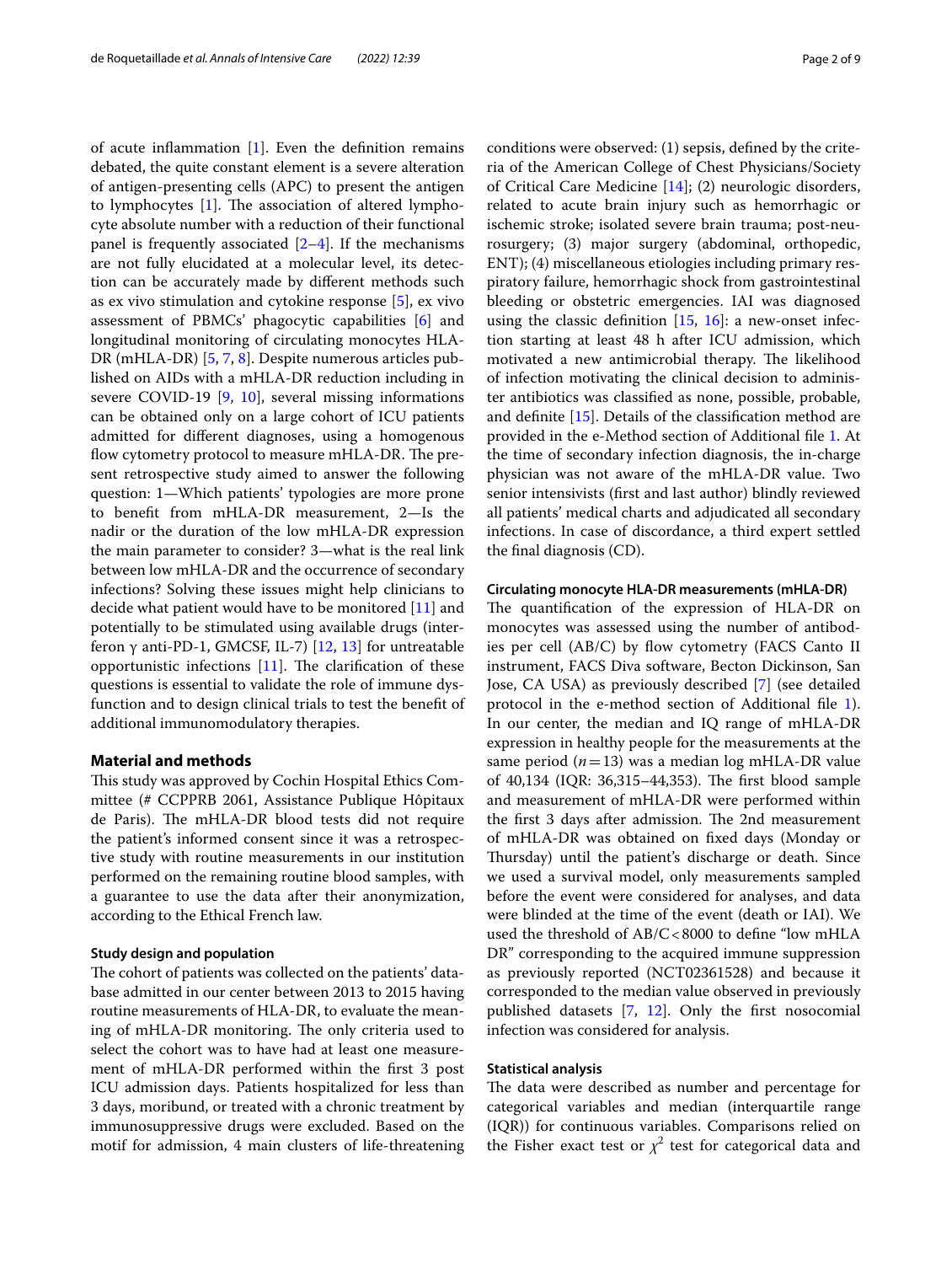the Kruskal–Wallis or Wilcoxon test for continuous data. Because of non-linearity, all the mHLA-DR values were log-transformed. Age and SOFA scores were categorized based on the median value. A *p*-value of less than 0.05 was considered statistically signifcant.

Standard survival analyses are afected by the time of onset of the event of interest. Patients who have not experienced the event at the end of follow-up were censored. To determine the risk of an event occurring at a certain time-point, a fundamental assumption is that such censoring is not associated with an altered chance of the event occurring at any given moment. In this study, the event of interest is the occurrence of nosocomial infections and followed up until day 28 or until leaving alive from ICU. Indeed, death and leaving alive from ICU are competing events since, by defnition, extubation precludes the observation of a ventilator-associated infection [\[17](#page-8-15)]. For that purpose, the association between mHLA-DR measurements and outcomes was assessed using adjusted Fine and Gray subdistribution competing risk models [\[18](#page-8-16)]. We frst took into account the competing ICU discharge for the subdistribution hazard of mHLA-DR measurements on death at day 28. The subdistribution hazard of mHLA-DR measurements on the occurrence of IAI at day 28 was made considering the competing ICU death and ICU discharge. For each model, risk factors for the diferent outcomes were frst researched by univariate analyses. The covariates tested into the models were the following: age, motif of admission, SOFA on day 1, comorbid conditions, and immune suppression. Although parenteral nutrition and the use of a central venous catheter are usual risk factors for NI, they were excluded from the predictors of NI. Almost every patient was managed with a central venous catheter, and enteral nutrition only was given to our patients. Then, the variables yielding  $p$ -values < 0.2 in univariate analysis were entered into a multivariate model using a backward selection, with *p*<0.05 considered signifcant. The mHLA-DR measurement was forced into all the models. Results were expressed as subdistribution hazard ratios (sHR) with their 95% confdence intervals (95% CIs).

To analyze other immune factors possibly associated with IAI, we performed the same analyses using lymphocyte count (with lymphopenia defned as lymphocyte count 1000/mm<sup>3</sup>) and monocyte count (with monocytopenia defined as monocyte count below 500/mm $^3$ ).

We assessed the robustness of our fndings using multiple sensitivity analyses. We performed internal validation using a bootstrapping procedure, which was done by taking a large number of samples of the original one. This technique provides nearly unbiased estimates of the confdence intervals (CI) of the odds ratio (OR) of the independent covariates. Second, we performed logistic regression sensitivity analysis. Third, we used a multivariate cause-specifc survival model. Fourth, we analyzed previous immune suppression as a comorbid condition and included age into the model. Fifth, we provide sensitivity analyses focusing on documented secondary infections and more specifcally for secondary infections occurring at least 48 h after the second mHLA-DR measurement. Similar testing was applied for the VAP. All analyses were performed using SAS software, version 9.4 (SAS Institute Inc., Cary, North Carolina).

#### **Results**

# **Description of the cohort**

Among the screened 1766 patients admitted in our ICU during the study period, 1053 patients benefted from a measurement of mHLA-DR within frst days of admission. Among them, 592 patients beneftted from a second measurement and were included for secondary infection analyses (for flowchart, see Additional file [1:](#page-7-0) Fig. S1). Motifs for admission were: isolated brain injury (*n*=384, 36.5%); sepsis (*n*=255, 24.2%); major surgery (*n*=80, 7.6%); miscellaneous diagnoses (*n*=334, 31.7%) (Table [1](#page-3-0)). Overall, ICU-mortality was 14.3% (*n*=151). One episode IAI was diagnosed in 223 patients (37.7%) (Table [1](#page-3-0)) with a median delay from admission of 7 days (IQR [5; 11]). Secondary infections were mostly VAP (*n*=126, 56.5%), abdomen nosocomial infections (peritonitis, biliary tract)  $(n=40, 17.9%)$  and bacteremia/catheterrelated infections ( $n=35$ , 13.3%). The rate of these IAI was higher after major surgery (*n*=28, 48.8%) and brain injury (*n*=109, 43.95%) than after sepsis (*n*=54, 31.8%, *p* < 0.01) (Additional file [1:](#page-7-0) Table S1).

#### **mHLA‑DR measurement at presentation**

The 1st mHLA-DR expression median value was 9.2 log (IQR 8.7–9.7), with an average delay for measurement of  $2$  [1; 3] days. The number of patients having a low mHLA-DR<8000 AB/C at baseline (defined as the threshold for low mHLA-DR) was 38.3% (*n*=403). mHLA-DR expression values for all clusters were lower than those obtained from healthy volunteers and was observed among all prespecifed subgroups of admission (Fig. [1\)](#page-4-0). mHLA-DR downregulation was associated with initial severity assessed by the SAPS II,  $R^2$  = −0.28 (IC95% [−0.34 to  $-0.23$ ,  $p < 0.01$ ).

# **Relation between mHLA‑DR kinetic and later occurrence of IAI**

A second mHLA-DR measurement was performed in 592 of the  $1053$  patients (Table [1\)](#page-3-0). Those patients were mainly admitted for brain injury (*n*=248, 41.9%) and sepsis  $(n=170, 28.7%)$ . In this cohort, the initial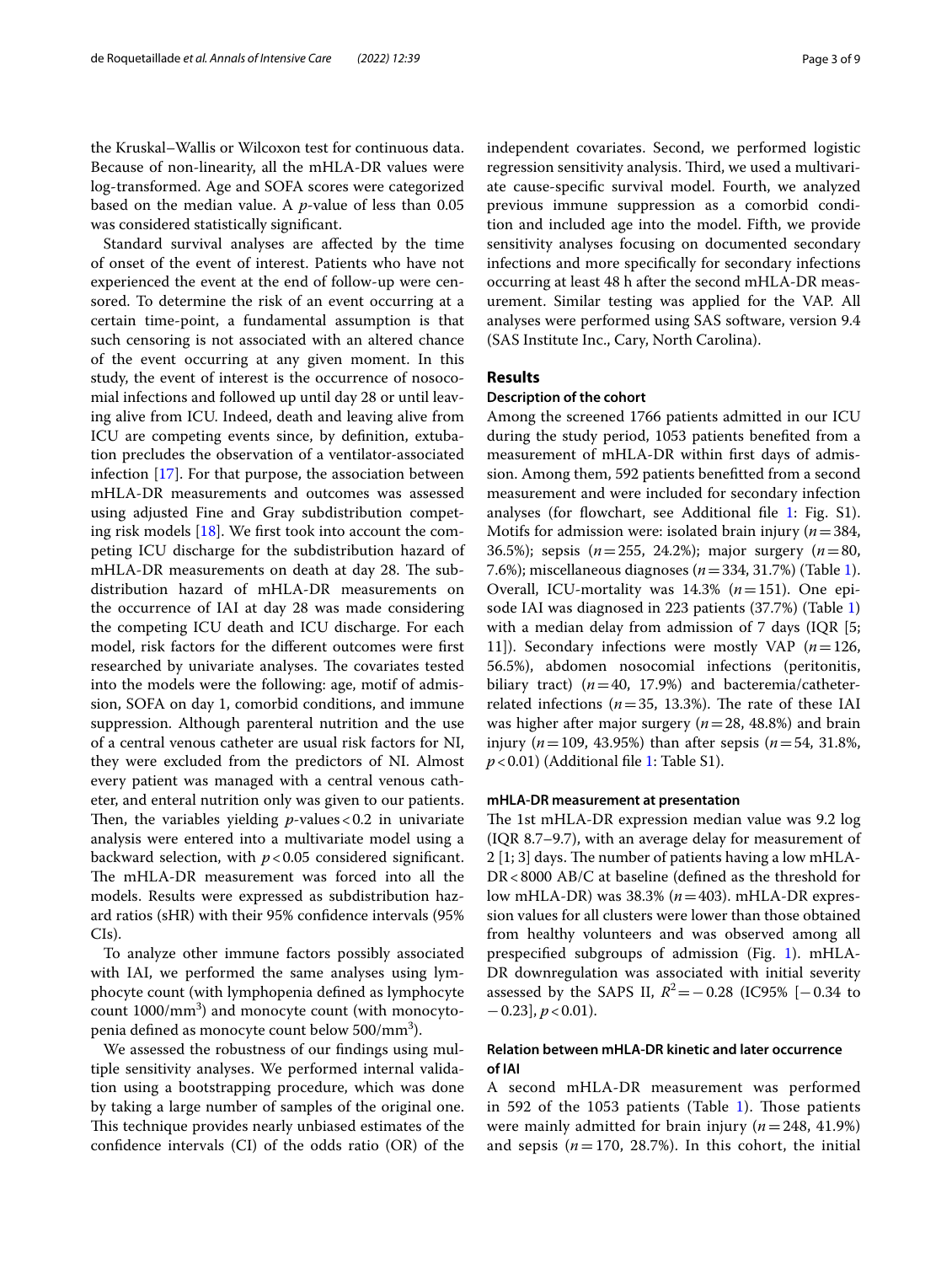# <span id="page-3-0"></span>**Table 1** Characteristics of the global cohort and patients having 2 measurements of mHLA-DR

| Parameters, n (%) or median [IQR]                           | All patients ( $n = 1053$ ) |                               |  |
|-------------------------------------------------------------|-----------------------------|-------------------------------|--|
| Age                                                         | 59.3 [44.8; 71.8]           | 59.8 [46.5; 71.4]             |  |
| Sex (female)                                                | 444 (42.2)                  | 236 (39.9)                    |  |
| Comorbid condition                                          |                             |                               |  |
| Hypertension                                                | 399 (37.9)                  | 197 (39.6)                    |  |
| Cardiac insufficiency                                       | 233 (22.1)                  | 100(20.1)                     |  |
| Immunosuppression                                           | 229 (21.7)                  | 94 (18.9)                     |  |
| Diabetes                                                    | 155 (14.7)                  | 81 (16.3)                     |  |
| Respiratory failure                                         | 98 (9.3)                    | 46(9.3)                       |  |
| Chronic kidney disease                                      | 91 (8.6)                    | 39 (7.8)                      |  |
| Cirrhosis                                                   | 47 (4.5)                    | 17(3.4)                       |  |
| Diagnostic on admission                                     |                             |                               |  |
| Sepsis                                                      | 255 (24.2)                  | 170 (28.7)                    |  |
| Septic shock (classic definition)                           | 77 (7.3)                    | 72 (42.4)                     |  |
| Origin of the infection                                     |                             |                               |  |
| Cutaneous                                                   | 83 (32.5)                   | 61(35.9)                      |  |
| Respiratory                                                 | 65(25.5)                    | 46 (27.1)                     |  |
| Abdominal                                                   | 61(23.9)                    | 36 (21.2)                     |  |
| Neurologic                                                  | 15 (5.9                     | 11(6.5)                       |  |
| Urinary                                                     | 18(7.1)                     | 9(5.3)                        |  |
| Others                                                      | 13(5.1)                     | 7(4.1)                        |  |
| Neurologic admission                                        | 384 (36.5)                  | 248 (41.9)                    |  |
| Subarachnoid hemorrhage                                     | 103 (26.8)                  | 75 (30.2)                     |  |
| <b>Brain Traumatism</b>                                     | 68 (17.7)                   | 49 (19.8)                     |  |
| Intra cranial hemorrhage                                    | 68 (17.7)                   | 42 (16.9)                     |  |
| Neurological surgery                                        | 63 (16.4)                   | 32 (12.9)                     |  |
| Ischemic stroke                                             | 50(13)                      | 27 (10.9)                     |  |
| Subdural hematoma                                           | 18(4.7)                     | 10(4)                         |  |
| Others                                                      | 17(4.4)                     | 13(5.2)                       |  |
| Post-surgical care                                          | 80(7.6)                     | 41 (6.9)                      |  |
| Abdominal                                                   | 59 (73.8)                   | 33 (80.5)                     |  |
| ORL                                                         | 8(10)                       | 5(12.2)                       |  |
| Orthopedics                                                 | 8(10)                       | 2(4.9)                        |  |
| Others                                                      | 5(6.3)                      | 1(2.4)                        |  |
| Miscellaneous                                               | 334 (31.7)                  | 133 (22.5)                    |  |
| Hemorrhagic shock                                           | 67 (20.1)                   | 30 (22.6)                     |  |
| Respiratory failure from a medical origin                   | 79 (23.7)                   | 27(20.3)                      |  |
| Polytrauma                                                  | 37(11.1)                    | 25 (18.8)                     |  |
| Medical abdominal disease                                   | 31(9.3)                     | 13 (9.8)                      |  |
| Obstetrical                                                 | 24(7.2)                     | 6(4.5)                        |  |
| Cardiac arrest                                              | 13(3.9)                     | 5(3.8)                        |  |
| Others                                                      | 83 (24.9)                   | 27(20.3)                      |  |
| Severity on admission                                       |                             |                               |  |
| Day 1 SAPS II (miss $= 6$ )                                 | 37 [25; 50]                 | 39 [28; 51]                   |  |
| Day 1 SOFA (neuro excluded) (miss $= 6$ )                   | 4[2; 7]                     | 5[2;8]                        |  |
| HLA-DR Cell count measurements                              |                             |                               |  |
| Delay from admission to mHLA-DR measurement, days (1st/2nd) | 2[1;3]                      | $2$ [1; 3]/5 [4; 7]           |  |
| Log mHLA-DR (1st/2nd)                                       | 9.2 [8.7; 9.7]              | 9.1 [8.7; 9.6]/9.2 [8.7; 9.6] |  |
| Low mHLA-DR, < 000 AB/C (1st/2nd)                           | 403 (38.3)                  | 253 (42.7)/221 (37.3)         |  |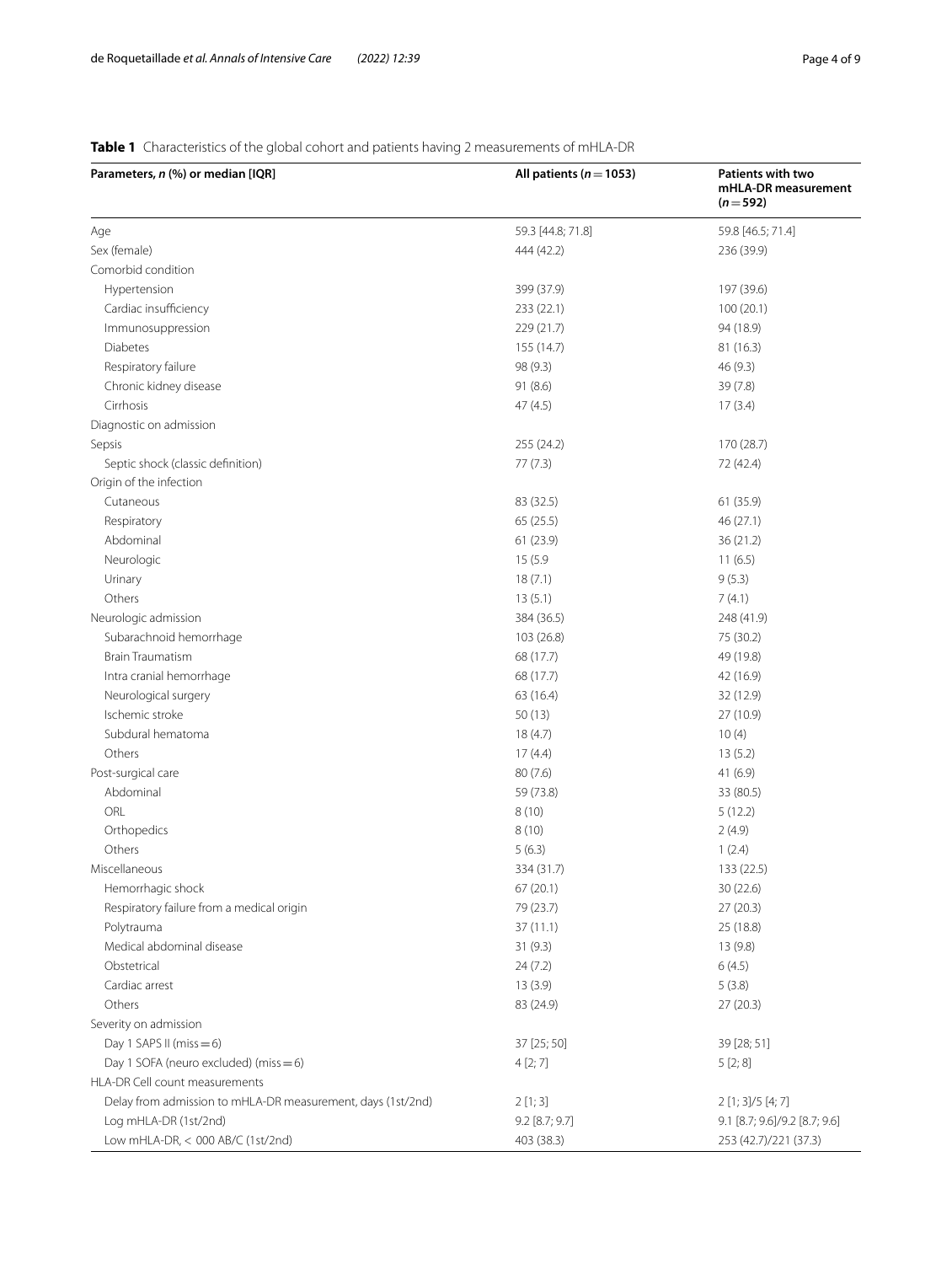#### **Table 1** (continued)

| Parameters, n (%) or median [IQR]                          | All patients ( $n = 1053$ ) | <b>Patients with two</b><br>mHLA-DR measurement<br>$(n=592)$ |  |
|------------------------------------------------------------|-----------------------------|--------------------------------------------------------------|--|
| Leucocytes, 10 <sup>9</sup> /L (1st/2nd)                   | 10.8 [8.5; 14.4]            | 11.1 [8.9; 15.1]/11 [8.6; 4.5]                               |  |
| Neutrophils, 10 <sup>9</sup> /L (1st/2nd)                  | $8.5$ [6.4; 11.8]           | 9 [6.6; 12.5]/8.6 [6.2; 11.7]                                |  |
| Lymphocytes, 10 <sup>9</sup> /L (1st/2nd)                  | $1.3$ [0.9; 1.7]            | $1.2$ [0.8; 1.7]/1.3 [1; 1.8]                                |  |
| Monocytes, 10 <sup>9</sup> /L (1st/2nd)                    | $0.7$ [0.5; 1]              | $0.8$ [0.5; 1.1]/0.8 [0.6; 1.1]                              |  |
| Outcomes                                                   |                             |                                                              |  |
| Delay before 1st ICU-acquired infection (days)             | 7[5; 10.5]                  | 7[5;11]                                                      |  |
| Number of ICU-acquired infections                          | 245 (23.3)                  | 223(37.7)                                                    |  |
| Source of ICU-acquired infection                           |                             |                                                              |  |
| Respiratory                                                | 138(13.1)                   | 126(21.3)                                                    |  |
| Abdominal                                                  | 44 (4.2)                    | 40(6.8)                                                      |  |
| Bacteremia, catheter-related                               | 40(3.8)                     | 35(5.9)                                                      |  |
| Others                                                     | 23(2.2)                     | 22(3.7)                                                      |  |
| ICU length of stay                                         | 7[4;14]                     | 13 [8; 22]                                                   |  |
| Delay before death                                         | 6[3; 14]                    | 13 [8; 25]                                                   |  |
| ICU death                                                  | 151(14.3)                   | 79 (13.3)                                                    |  |
| Early death, $(<$ day 7, $n = 1040$ )                      | 82(7.9)                     |                                                              |  |
| Late ICU death (among patients alive at day 7, $n = 499$ ) |                             | 60(12)                                                       |  |

IQR: interquartile; ICU: Intensive Care Unit; SAPS: Simplifed Acute Physiology Score; SOFA: Sequential Organ Failure Assessment; NLCR: neutrophil-to-lymphocyte count ratio; mHLA-DR: monocytic human leukocyte antigen-antigen D related; AB/C: antibody per cell. For diagnostic at admission, data are expressed as percentage within the subgroups



<span id="page-4-0"></span>decrement in mHLA-DR was not associated with the later occurrence of IAI, after adjustment for confounding factors  $(p=0.721)$  $(p=0.721)$  $(p=0.721)$  (Fig. 2). However, the persistence of a low mHLA-DR (< 8000 AB/C), measured between day 5 and day 7, was associated with the later occurrence of IAI ( $p=0.01$ ). Similarly, a negative slope between the frst and the second value was signifcantly associated with subsequent IAI  $(p=0.009)$ . When SAPS II was combined with the negative mHLA-DR slope, IAI incidence was higher than with each component alone (Fig. [3\)](#page-5-1).

In the cause-specifc multivariate model (Table [2\)](#page-6-0), the frst measurement of mHLA-DR<8000 AB/C was not associated with subsequent secondary infection (cs-HR 1.02 [0.7; 1.48],  $p=0.93$ ), however, a decreasing slope between frst and second mHLA-DR measurement was associated with subsequent occurrence of secondary infection (cs-HR 1.53 [1.06; 2.19],  $p = 0.02$ ). The combination of a frst low mHLA-DR and decreasing slope was strongly associated with later occurrence of secondary infection (cs-HR 1.73 [1.07; 2.82], *p*=0.03). Lymphopenia within the frst days of admission was associated with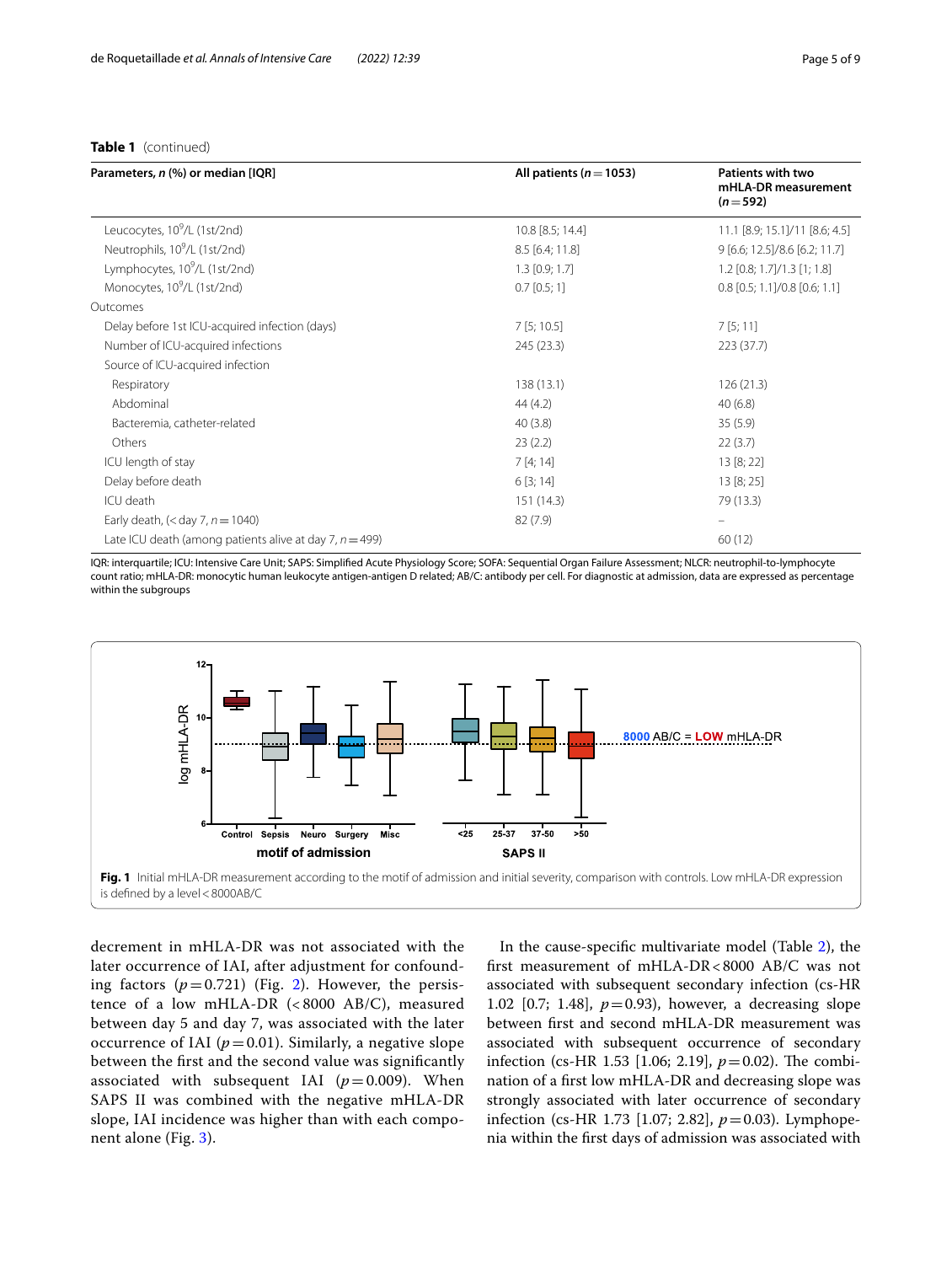

<span id="page-5-0"></span>

<span id="page-5-1"></span>the later occurrence of IAI, this was not the case for its persistence nor the decrease in lymphocyte count during ICU stay. The decreased monocyte count was negatively associated with delayed occurrence of IAI (cs- $HR = 0.66$ [0.47; 0.92],  $p=0.02$ ). Overall, the best performance of selected markers was obtained with the combination of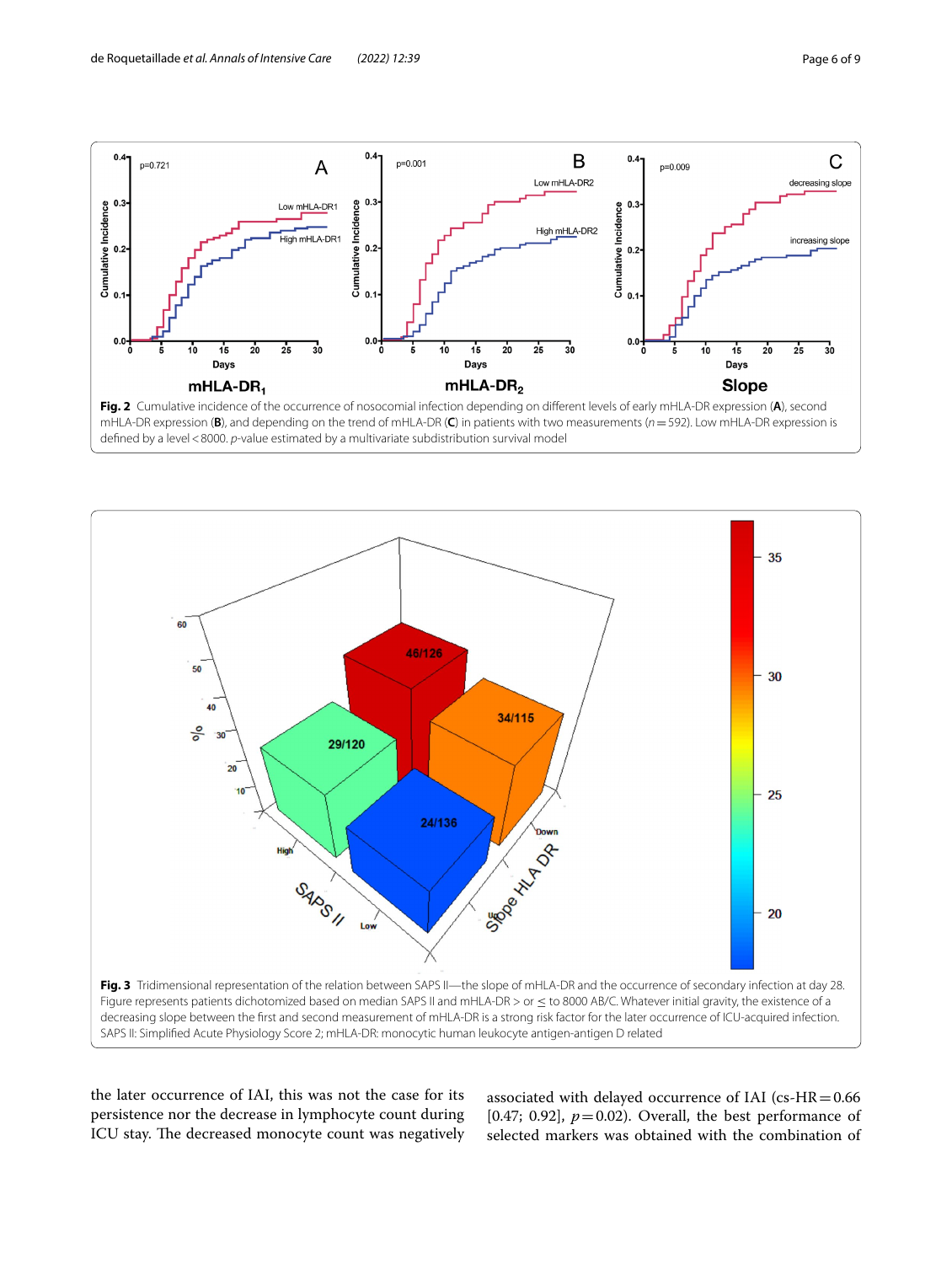<span id="page-6-0"></span>**Table 2** Multivariate cause-specifc survival model: sensitivity analysis of predictors of secondary infection occurrence

| Variable                   | Cs-HR | IC95%        | р    |
|----------------------------|-------|--------------|------|
| Log mHLA-DR1               | 0.90  | [0.67; 1.19] | 0.46 |
| Low mHLA-DR 1              | 1.06  | [0.72; 1.57] | 0.77 |
| Log mHLA-DR2               | 0.63  | [0.48; 0.81] | 0.00 |
| Low mHLA-DR2               | 1.75  | [1.21; 2.53] | 0.00 |
| Slope (%)                  | 0.98  | [0.97:0.99]  | 0.00 |
| Slope $(\setminus)$        | 1.61  | [1.13; 2.3]  | 0.01 |
| Low mHLA-D1 and down slope | 1.95  | [1.17; 3.26] | 0.01 |
| Lymphopenia 1              | 1.62  | [1.13; 2.32] | 0.01 |
| Lymphopenia 2              | 0.87  | [0.58; 1.3]  | 0.51 |
| Lymphopenia down           | 0.98  | [0.69; 1.41] | 0.93 |
| Monocytopenia 1            | 0.94  | [0.65; 1.34] | 0.71 |
| Monocytopenia 2            | 0.59  | [0.41; 0.85] | 0.00 |
| Monocytopenia down         | 0.66  | [0.47; 0.92] | 0.02 |

The cause-specifc model is a common alternative to survival analysis for handling competing risks. This model allows a quantifcation of the causespecifc relative hazard, which is the association between the exposure and the outcome when the individuals with the competing event are censored

The following covariates were used: comorbidities (without immunosuppression), immunosuppression, SOFA score and motif of admission

The competing event was "discharged alive before 28 days" and the outcome was nosocomial infection

the second mHLA-DR measurement with SAPSII on admission (AUC 0.62 IC95% [0.56–0.67]) (Additional fle [1](#page-7-0): Table S2).

Using bootstrap sensitivity analysis, the association between the negative slope of mHLA-DR and later occurrence of IAI remained significant  $(HR=1.53,$ IC95% [0.99; 2.38], Additional fle [1:](#page-7-0) Table S3a). A logistic regression sensitivity analysis to predict IAI occurrence retrieved a strong association between negative slope and IAI (OR 1.74, CI95% [1.14; 2.68]) (Additional fle [1](#page-7-0): Table S3b). Subgroup analyses retrieved that the association between decreasing mHLA-DR and subsequent IAI was mostly driven by the septic patients subgroup (Additional fle [1](#page-7-0): Table S4).

Since the second measurement of mHLA-DR may be infuenced by the acquired infection itself particularly if not yet detected, we performed a sensitivity analysis focusing on IAI occurring at least 48 h after last mHLA-DR measurement (Additional file [1](#page-7-0): Table S5). Among the 458 patients identifed for this analysis, a decrement in mHLA-DR (decreasing slope) remained associated with later development of IAI ( $HR = 2.16$ , IC95% [1.39–3.36],  $p < 0.01$ ]. Analysis focusing on documented NI  $(n=251/276)$  retrieved similar results  $(HR=1.86)$ , IC95% [1.27; 2.74],  $p < 0.01$ ) for mHLA-DR<sub>2</sub> < 8 000AB/C and HR=1.57, IC95% [1.07; 2.29], *p*=0.02 for decreasing slope). However, association between mHLA-DR value or kinetic and subsequent VAP was not signifcant

(HR=1.19, IC95% [0.66; 2.16], *p*=0.56 for mHLA- $DR_2 < 8$  000AB/C and HR = 1.66, IC95% [0.96; 2.86],  $p=0.07$  for decreasing slope).

## **Discussion**

#### **Key results**

In this observational monocentric large cohort of ICU patients, the monitoring of mHLA-DR during the frst-week post-admission showed a strong association between persisting low expression of mHLA-DR and the further development. An early mHLA-DR downregulation was observed in a large proportion of patients whatever the initial motif for admission suggesting a common pathway of resilience to aggression  $[19, 20]$  $[19, 20]$  $[19, 20]$ . The clear correlation between the severity at admission and the depth of mHLA-DR downregulation indicates that such monitoring might be indicated for the most severe patients. Our study supports the interest to repeat the monitoring of mHLA-DR expression during the frst post-admission days to identify the patients at risk for IAI with a threshold of 8000 AB/C to defne an ICU-acquired immune suppression when consensus protocol for measurement is applied.

#### **Interpretations**

The steps for generalization of immune biomarkers to identify ICU patients at risk of complications as IAI require large cohorts and validation by randomized clinical trials. We and others have previously reported similar results in reasonable cohorts of ICU patients, mostly septic  $[7, 8, 10, 21, 22]$  $[7, 8, 10, 21, 22]$  $[7, 8, 10, 21, 22]$  $[7, 8, 10, 21, 22]$  $[7, 8, 10, 21, 22]$  $[7, 8, 10, 21, 22]$  $[7, 8, 10, 21, 22]$  $[7, 8, 10, 21, 22]$  $[7, 8, 10, 21, 22]$  $[7, 8, 10, 21, 22]$ . The present study confirms these previous results and investigated diferent ICU contexts, including septic, surgical and neurologic patients [[7\]](#page-8-5). Altogether these fndings confrm the adapted early downregulation of mHLA-DR (as a resilience mechanism) [\[19,](#page-8-17) [20\]](#page-8-18) to maintain the tissue ftness and limit the consequences of acute infammation. Conversely to most previous reports, our analyses was made after adjustments for confounding factors as severity and occurrence of IAI as potential downregulating mHLA-DR. Moreover, it took into account the comorbid conditions, particularly the previous immune suppression. The present study highlights the risk of a persisting mHLA-DR downregulation as a marker of immune suppression and its association with the increased vulnerability to IAI [\[1](#page-8-0)]. The other markers proposed to diagnose AID had a limited reproducibility and performance when compared to HLA-DR [[22\]](#page-8-20). In addition, these markers necessitate specifc human skills to be performed and are not feasible on a day-to-day basis to help for clinical decision. In the present study, the leucocyte absolute number especially the lymphocytes absolute number were not as informative as mHLA-DR was. A recent article reports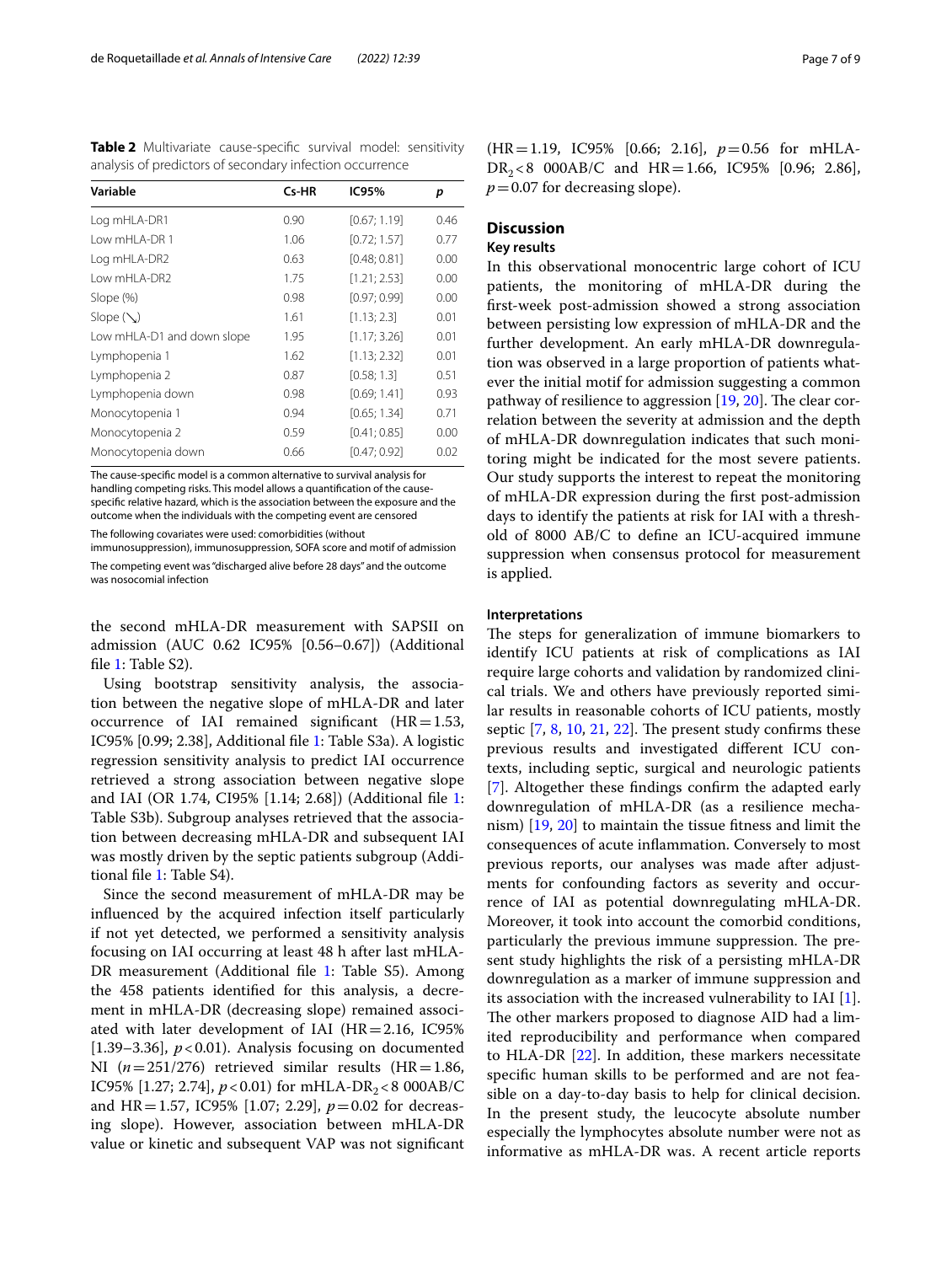the longitudinal testing of injury-induced immune profle changes (30 immune biomarkers) in a large cohort of ICU patients [\[23](#page-8-21)]. Except for T cell and CD4 T cell absolute number, none of the 30 markers were signifcantly diferent between sepsis, trauma or surgical groups, suggesting a "universal phenomenon", which does not depend on the type of injury as reported for HLA-DR [\[7](#page-8-5)]. Among the leading markers, CD74 mRNA and mHLA-DR seemed to have the best performance to assess an IAI in relation with secondary infection. Interestingly,  $mHLA-DR+S1009A$  were the best predicators for secondary infection. Such "multimodal immune monitoring approach" deserves further prospective study to tailor the immunomodulating therapies.

The perspective of such immune monitoring is to objectively help the clinician to characterize the innate immunity and the immune synapse with adaptive immunity, to characterize the AID and to propose to stimulate innate immunity, as reported previously  $[12]$  $[12]$ . The persistence of AID associated with IAI despite adequate antimicrobial therapy may then justify using immunostimulating drugs as it was shown in recent articles [\[12,](#page-8-10) [24](#page-8-22)[–27](#page-8-23)]. Enrolling the adequate patients in the futures clinical trials will then beneft from such immune monitoring, markedly the mHLA-DR that fts well to the requirements of ICU clinical context. Based on our observation, we can suggest that immune monitoring should be reserved to the most severe patients.

#### **Limitations**

The current study has, however, some limitations. First, it is a monocentric evaluation, which hampers the generalization of the results to all centers. Second, no other immune parameters, such as cytokines plasma levels or NK cells, or Treg lymphocytes have been measured. Even with this limitation, this was coherent with our choice for routine immune monitoring in the "real life" in our center. Third, based on our results, no prospective cohort of patients has been used to prospectively test the validated parameters. We try to limit this aspect by the use of the bootstrap statistical method, which confrmed the primary analysis. Some limitations might also be seen as advantages. The care protocols were more homogenous within one center and the measurement of mHLA-DR was stable for the protocol and rigorously measured following the European task force  $[28]$  $[28]$ . The technical variation in the measurements may then result only from the manual steps of the protocol, which will be solved by the development of automated devices. The collected cohort covered clinical contexts with systemic infammation in the "real life" corresponding to our recruitment with limited exclusion. To our knowledge, the size of our cohort is the largest reported for now that confrmed previous results obtained in smaller cohorts  $[7, 10]$  $[7, 10]$  $[7, 10]$ . The occurrence of an early AID was observed in the vast majority of the ICU patients  $[7, 8, 29]$  $[7, 8, 29]$  $[7, 8, 29]$  $[7, 8, 29]$  $[7, 8, 29]$ . The deliberate choice to not consider the patients dying before day 4 post-admission was coherent with the goal of the study. The blood sampling for mHLA-DR as early as the frst 2 days was useful for testing the kinetic of evolution as this potential marker to predict IAI, which was shown to be relatively stable within the first 4 post-admission days  $[10]$  $[10]$ .

When considering only VAP, mHLA-DR value and kinetic was not associated with subsequent VAP  $(p=0.07)$ . Several assumptions may be made to explain such results. Diagnosis of VAP is very difficult, and may be missed by both clinical examination and radiological exam. Several studies have acknowledged important inter-observatory variability in the diagnosis of ICUacquired infection. Despite the use of external review and CDC criteria, as in our case, postmortem studies comparing VAP diagnosis with clinical criteria showed 69% sensitivity and 75% specificity, in comparison to autopsy fndings [[30\]](#page-8-26). On the contrary, diagnosis of bacteremia and/or post-surgery infection is less debatable. VAP also carries a specifc pathophysiology which not only relies on immunological factors, but also on local factors (micro-inhalation, reintubation, exposure to ventilator), which unfortunately, could not be taken into account in our model.

#### **Conclusion**

A rapid decrease in mHLA-DR within the frst days following admission is observed in a vast number of patients whatever the initial motif for admission. Initial downregulation of mHLA-DR correlates with the severity on admission suggesting that immune monitoring should be applied to the most severe patients. The initial decrement in mHLA-DR does not preclude the later development of IAI, whereas a decreasing or a persisting low mHLA-DR expression below 8000 AB/C within the frst 7 days of ICU admission was independently and reliably associated with subsequent IAI among ICU patients The performance of these parameters is superior to leukocyte subsets count alone.

#### **Supplementary Information**

The online version contains supplementary material available at [https://doi.](https://doi.org/10.1186/s13613-022-01010-y) [org/10.1186/s13613-022-01010-y.](https://doi.org/10.1186/s13613-022-01010-y)

<span id="page-7-0"></span>**Additional fle 1.** Supplementary material comprises e-method, fow chart and sensitivity analyses

#### **Author contributions**

CdR and DP conceived the study, analyzed data and wrote the manuscript. CD analyzed data, wrote the manuscript and performed statistical analysis. ACL,